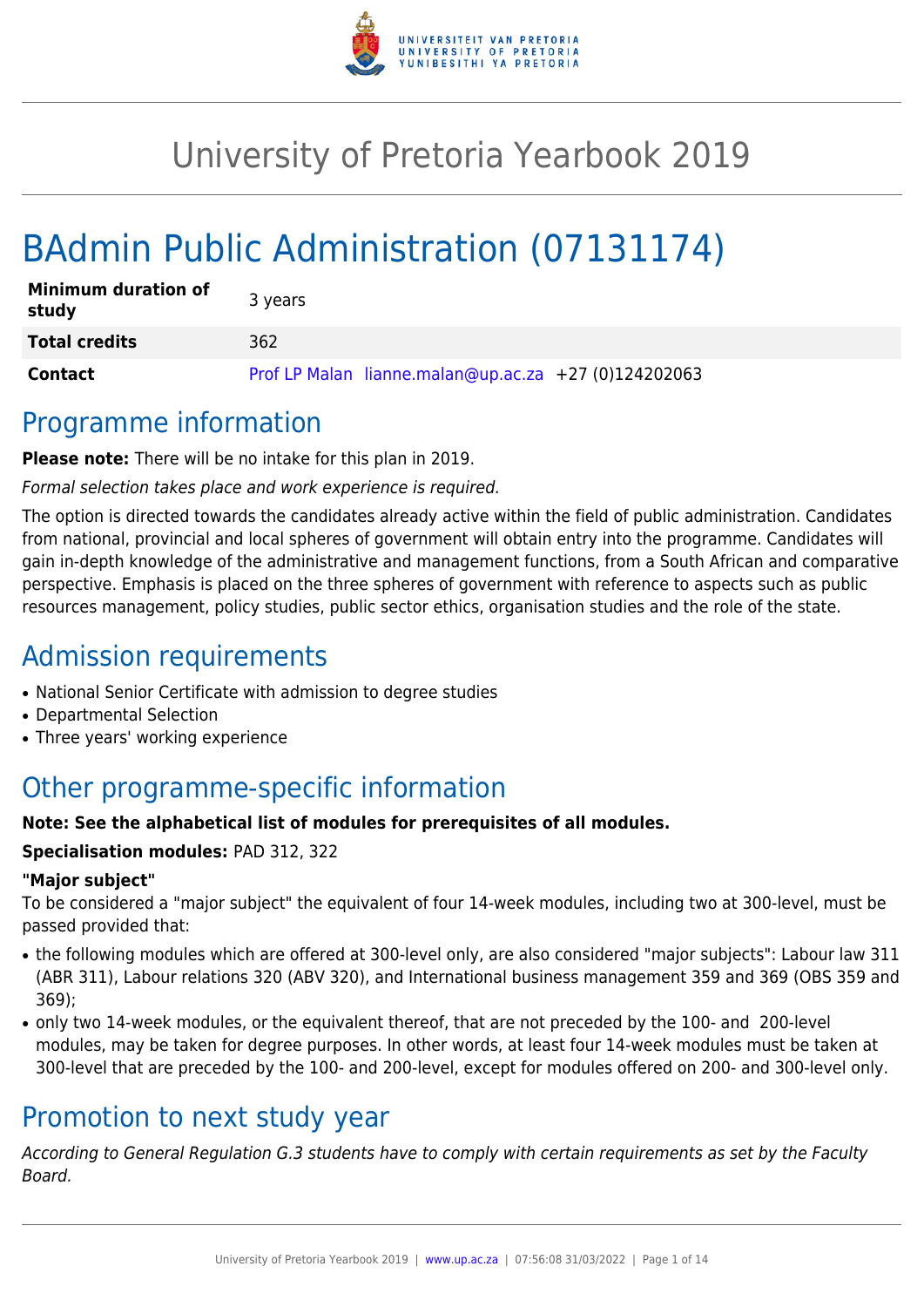

- a. A student must pass at least 4 core semester or 2 core year modules to be admitted to the subsequent year of study.
- b. If a student has passed less than the required minimum of 4 core semester or 2 core year modules, he/she will not be readmitted to the Faculty of Economic and Management Sciences. Such a student may apply in writing to the Faculty's Admissions Committee to be readmitted conditionally – with the proviso that the Admissions Committee may set further conditions with regards to the student's academic progress. The Faculty's Admissions Committee may deny a student's application for readmission.
- c. If a student has been readmitted conditionally, his/her academic progress will be monitored after the first semester examinations to determine whether he/she has complied with the requirements set by the Admissions Committee. If not, his/her studies will be suspended.
- d. A student whose studies have been suspended because of his/her poor academic performance has the right to appeal against the decision of the Faculty's Admissions Committee.
- e. A student may be refused promotion to a subsequent year of study if the prescribed tuition fees are not paid.
- f. A student may be refused admission to the examination, or promotion to a subsequent year of study or promotion in a module (if applicable) if he/ she fails to fulfil the attendance requirements. Class attendance in all modules and for the full duration of all programmes is compulsory for all students.

# Pass with distinction

- a. A degree may be awarded with distinction provided the candidate meets the following criteria:
- i. Completes the degree within three years;
- ii. Obtains a Cumulative Grade Point Average (CGPA) of 75%;
- iii. Repeated passed modules will not be considered. The initial pass mark of module will be used when calculating the GPA.
- b. A degree will only be awarded with distinction to transferees from other degrees in the Faculty of Economic and Management Sciences, other faculties and from other universities who still complete their bachelor degrees within three years (including the years registered for the other degree and credits transferred and recognised).
- c. The GPA will be not be rounded up to a whole number.
- d. Exceptional cases will be considered by the Dean.

# General information

#### **Minimum requirements for bachelor's degrees; semester and year modules; new regulations**

- 1. Students who commenced their studies before 2015 must complete the programme in terms of the curriculum of the year in which they commenced their studies, or in terms of the curriculum of the year in which they switched to their current field of specialisation. Students who prefer to do so may, however, apply to change over to the latest curriculum, but then they should comply with all the requirements thereof and they may not revert to the regulations of an earlier year.
- 2. Students who are registering for a degree programme for the first time from 2015 onward must take the modules indicated under the particular field of specialisation.

**Please note**: Only two 14-week modules, or the equivalent thereof, that are not preceded by the 100- and 200 level modules, may be taken for degree purposes. In other words, at least four 14-week modules must be taken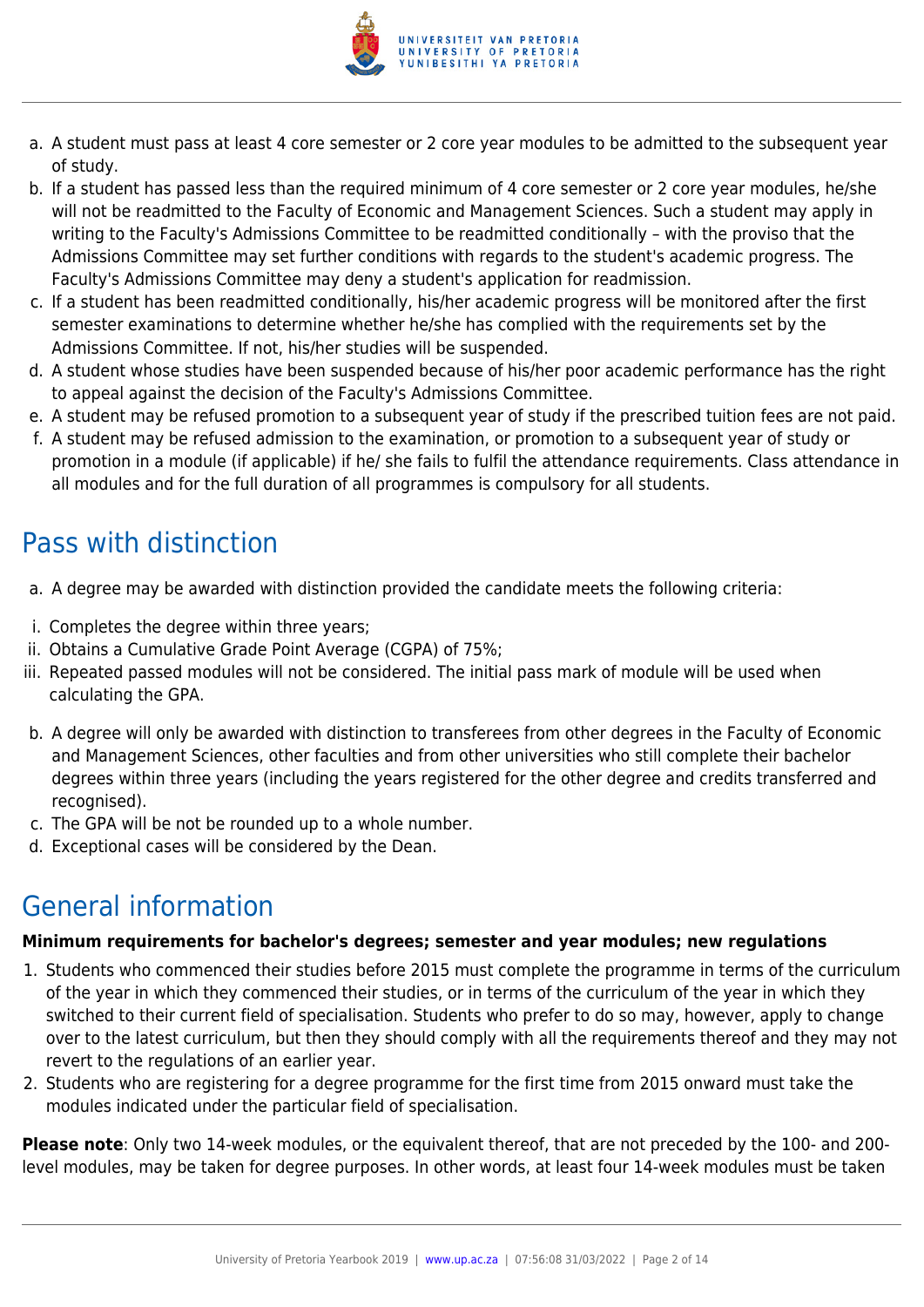

at 300-level that are preceded by the 100- and 200-level, except for modules offered on 200- and 300-level only. It is thus the responsibility of students to ensure before registration, that their curricula comply with all the requirements of the applicable regulations.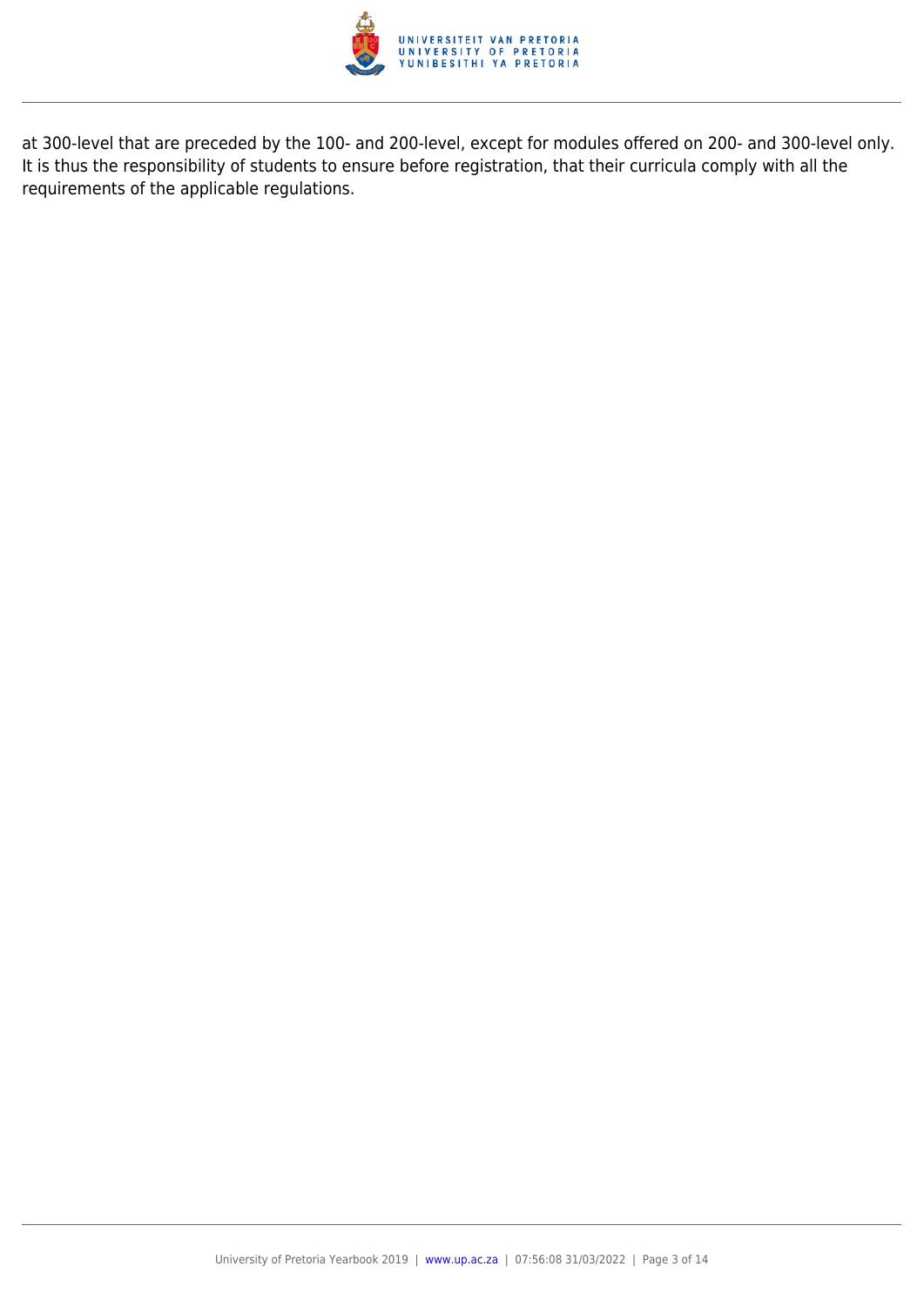

## Curriculum: Year 1

#### **Minimum credits: 124**

This three-year programme is offered in block release sessions to accomodate the working individual in the public sector.

### **Fundamental modules**

#### **Academic information management 111 (AIM 111)**

| <b>Module credits</b>         | 4.00                                                                                                                                                                                                                                                                                                                                 |
|-------------------------------|--------------------------------------------------------------------------------------------------------------------------------------------------------------------------------------------------------------------------------------------------------------------------------------------------------------------------------------|
| Service modules               | Faculty of Engineering, Built Environment and Information Technology<br><b>Faculty of Education</b><br><b>Faculty of Economic and Management Sciences</b><br><b>Faculty of Humanities</b><br>Faculty of Law<br><b>Faculty of Health Sciences</b><br>Faculty of Natural and Agricultural Sciences<br>Faculty of Theology and Religion |
| <b>Prerequisites</b>          | No prerequisites.                                                                                                                                                                                                                                                                                                                    |
| <b>Contact time</b>           | 2 lectures per week                                                                                                                                                                                                                                                                                                                  |
| <b>Language of tuition</b>    | Module is presented in English                                                                                                                                                                                                                                                                                                       |
| <b>Department</b>             | <b>Information Science</b>                                                                                                                                                                                                                                                                                                           |
| <b>Period of presentation</b> | Semester 1                                                                                                                                                                                                                                                                                                                           |

#### **Module content**

Find, evaluate, process, manage and present information resources for academic purposes using appropriate technology.

#### **Academic information management 121 (AIM 121)**

| <b>Module credits</b>      | 4.00                                                                                                                                                                                                                                                                                                                                                                         |
|----------------------------|------------------------------------------------------------------------------------------------------------------------------------------------------------------------------------------------------------------------------------------------------------------------------------------------------------------------------------------------------------------------------|
| Service modules            | Faculty of Engineering, Built Environment and Information Technology<br><b>Faculty of Education</b><br><b>Faculty of Economic and Management Sciences</b><br><b>Faculty of Humanities</b><br>Faculty of Law<br><b>Faculty of Health Sciences</b><br>Faculty of Natural and Agricultural Sciences<br>Faculty of Theology and Religion<br><b>Faculty of Veterinary Science</b> |
| <b>Prerequisites</b>       | No prerequisites.                                                                                                                                                                                                                                                                                                                                                            |
| <b>Contact time</b>        | 2 lectures per week                                                                                                                                                                                                                                                                                                                                                          |
| <b>Language of tuition</b> | Module is presented in English                                                                                                                                                                                                                                                                                                                                               |
| <b>Department</b>          | <b>Informatics</b>                                                                                                                                                                                                                                                                                                                                                           |
|                            |                                                                                                                                                                                                                                                                                                                                                                              |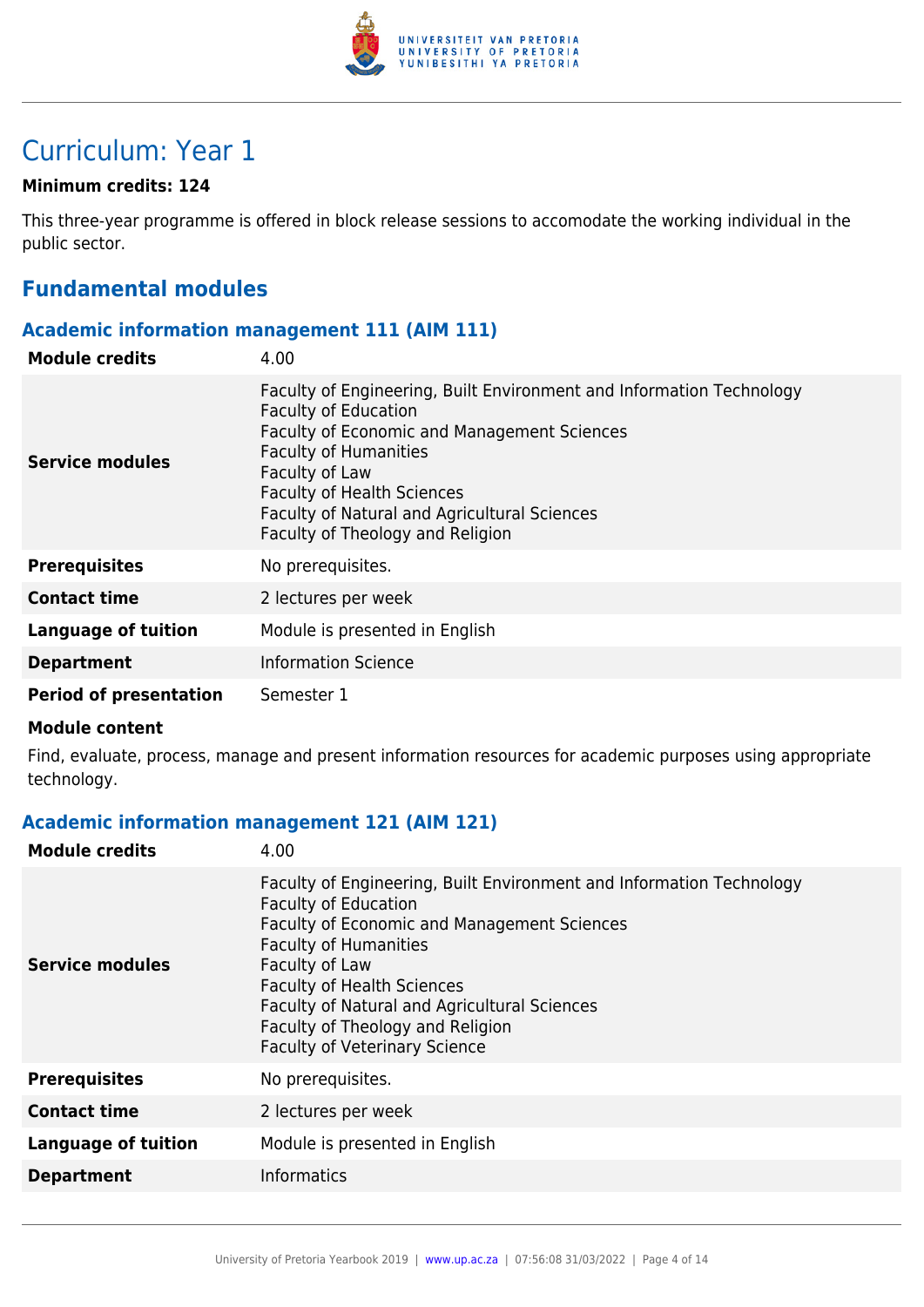

#### **Period of presentation** Semester 2

#### **Module content**

Apply effective search strategies in different technological environments. Demonstrate the ethical and fair use of information resources. Integrate 21st-century communications into the management of academic information.

#### **Academic literacy for Economic and Management Sciences 124 (ALL 124)**

| <b>Module credits</b>         | 6.00                                        |
|-------------------------------|---------------------------------------------|
| <b>Service modules</b>        | Faculty of Economic and Management Sciences |
| <b>Prerequisites</b>          | No prerequisites.                           |
| <b>Contact time</b>           | 2 lectures per week                         |
| <b>Language of tuition</b>    | Module is presented in English              |
| <b>Department</b>             | Unit for Academic Literacy                  |
| <b>Period of presentation</b> | Semester 1 and Semester 2                   |

#### **Module content**

This module is intended to equip students with the competence in reading and writing required in the four high impact modules: Business Management, Financial Accounting, Statistics and Economics. Students will also be equipped to interpret and draw figures and graphs and to do computations and manage relevant formulas. Students attend two lectures per week during semester two.

This module is offered by the Faculty of Humanities.

#### **Academic orientation 107 (UPO 107)**

| <b>Module credits</b>         | 0.00                                          |
|-------------------------------|-----------------------------------------------|
| Language of tuition           | Module is presented in English                |
| <b>Department</b>             | Economic and Management Sciences Deans Office |
| <b>Period of presentation</b> | Year                                          |

### **Core modules**

#### **Public organisation studies 110 (ODM 110)**

| <b>Module credits</b>         | 18.00                                                                                     |
|-------------------------------|-------------------------------------------------------------------------------------------|
| <b>Prerequisites</b>          | Only available to BAdmin in Public Management (Option: Public Administration)<br>students |
| <b>Language of tuition</b>    | Module is presented in English                                                            |
| <b>Department</b>             | School of Public Management and Administration                                            |
| <b>Period of presentation</b> | Semester 1                                                                                |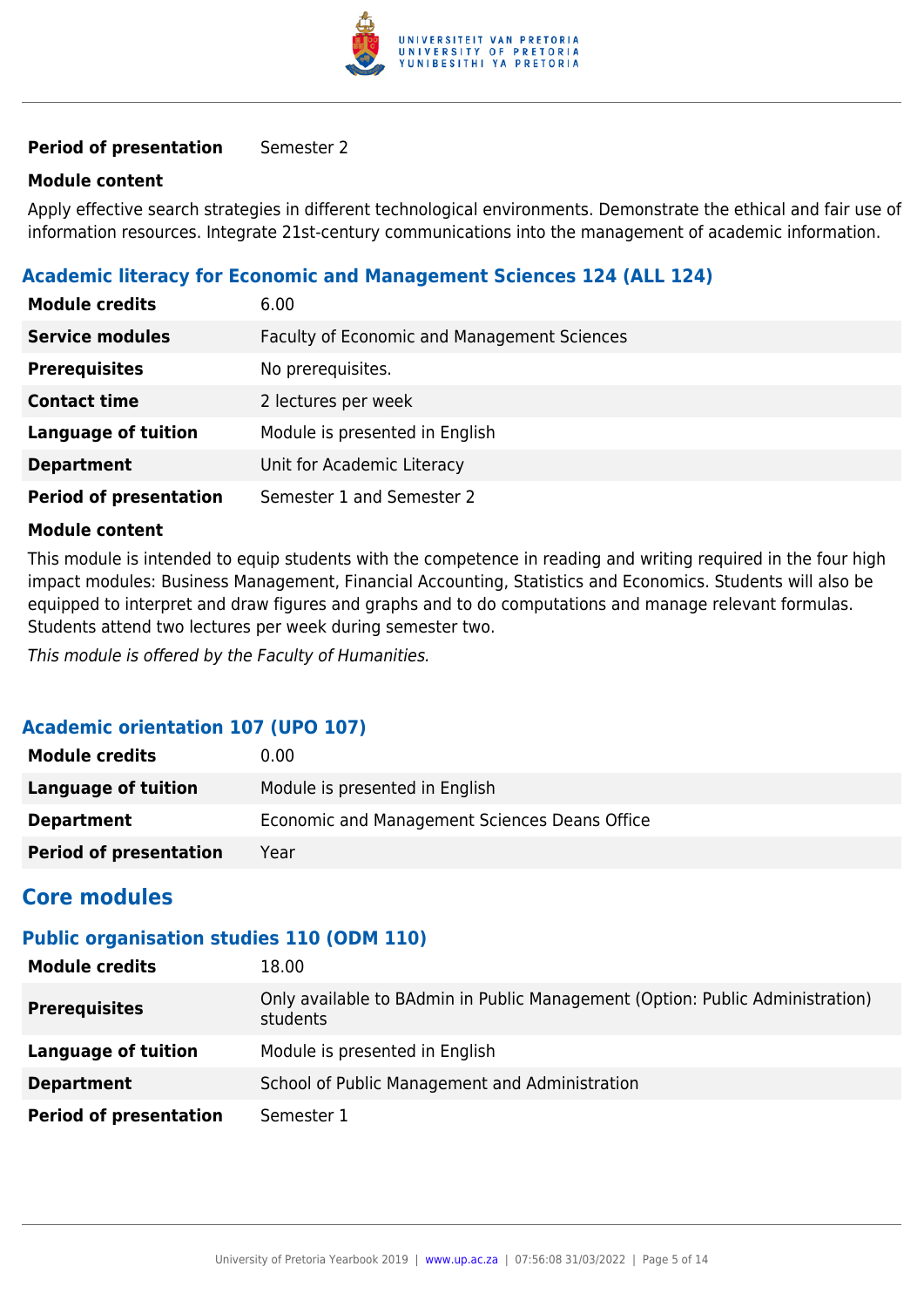

\*Only available to BAdmin in Public Management (Option: Public Administration) students. Development of organisation theory – from classical to contemporary theories. Organisation structure and design. Implementation of organisational functions including departmentalisation, coordination, span of control, unity of command, centralisation and decentralisation, authority and control. Public organisational dynamics and behaviour including establishing the organisational culture, individual differences in the workplace, motivating the public sector employee, group and team dynamics, communication, power and empowerment and public leadership skills.

### **Public management 110 (OPB 110)**

| <b>Module credits</b>         | 18.00                                                                                      |
|-------------------------------|--------------------------------------------------------------------------------------------|
| <b>Prerequisites</b>          | Only available to BAdmin in Public Management (Option: Public Administration)<br>students. |
| Language of tuition           | Module is presented in English                                                             |
| <b>Department</b>             | School of Public Management and Administration                                             |
| <b>Period of presentation</b> | Semester 1                                                                                 |

#### **Module content**

\*Only available to BAdmin in Public Management (Option: Public Administration) students. Development of management and public management. Importance of and need for effective management. Management theories. Public management environment. Public leadership theories. Leadership challenges. Creating an enabling public leadership environment.

#### **Public administration 112 (PAD 112)**

| <b>Module credits</b>         | 10.00                                          |
|-------------------------------|------------------------------------------------|
| <b>Service modules</b>        | <b>Faculty of Humanities</b>                   |
| <b>Prerequisites</b>          | No prerequisites.                              |
| <b>Contact time</b>           | 3 lectures per week                            |
| <b>Language of tuition</b>    | Module is presented in English                 |
| <b>Department</b>             | School of Public Management and Administration |
| <b>Period of presentation</b> | Semester 1                                     |

#### **Module content**

This module in public administration is designed specifically to assist students in understanding the role of public administration in a modern state, the unique characteristics of public administration, the schools and approaches in public administration and introducing the various generic administrative functions. The discipline of public administration has developed rapidly and by implication, has changed and shifted its paradigm over the years. The purpose of this module is to introduce public administration to the student as a field of study that makes a significant contribution to the effective administration and management of government institutions.

#### **Public administration 122 (PAD 122)**

**Module credits** 10.00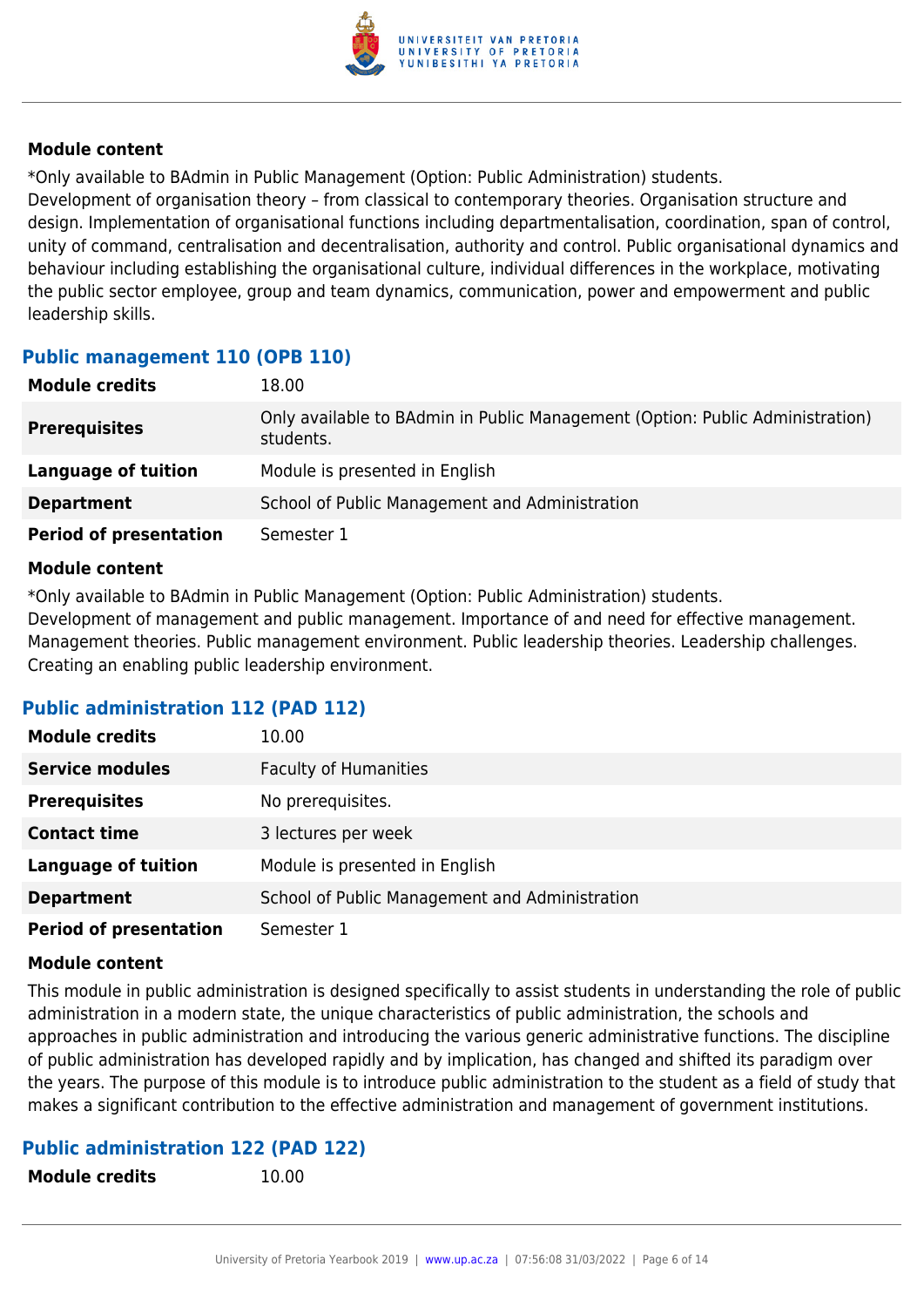

| <b>Service modules</b>        | <b>Faculty of Humanities</b>                   |
|-------------------------------|------------------------------------------------|
| <b>Prerequisites</b>          | <b>PAD 112 GS</b>                              |
| <b>Contact time</b>           | 3 lectures per week                            |
| <b>Language of tuition</b>    | Module is presented in English                 |
| <b>Department</b>             | School of Public Management and Administration |
| <b>Period of presentation</b> | Semester 2                                     |

This module in public administration will introduce the constitutional framework pertaining to public administration. The South African system of government, the functions, role and powers of the executive, legislative and judicial branches of government as well as the functioning of the three spheres of government will be discussed. The module will enable the student to understand how and where public administration is practiced.

#### **Public resource management 110 (PUF 110)**

| <b>Module credits</b>         | 18.00                                          |
|-------------------------------|------------------------------------------------|
| <b>Contact time</b>           | 3 days - 8 hours per day                       |
| Language of tuition           | Module is presented in English                 |
| <b>Department</b>             | School of Public Management and Administration |
| <b>Period of presentation</b> | Semester 1                                     |

#### **Module content**

The nature and role of public policy and decision making. Theories and models for public policy-making, implementation and analysis. Public policy design and policy decision making. Role players and stakeholders in public policy-making , implementation and analysis.

#### **Public information management 120 (PUM 120)**

| <b>Module credits</b>         | 18.00                                                                                      |
|-------------------------------|--------------------------------------------------------------------------------------------|
| <b>Prerequisites</b>          | Only available to BAdmin in Public Management (Option: Public Administration)<br>students. |
| Language of tuition           | Module is presented in English                                                             |
| <b>Department</b>             | School of Public Management and Administration                                             |
| <b>Period of presentation</b> | Semester 2                                                                                 |

#### **Module content**

\*Only available to BAdmin in Public Management (Option: Public Administration) students. Use and design of public management information systems. Knowledge management. E-governance as an alternative service delivery strategy. Digitalisation of government in South Africa.

#### **Public people management 120 (PUT 120)**

| <b>Module credits</b> | 18.00 |
|-----------------------|-------|
|                       |       |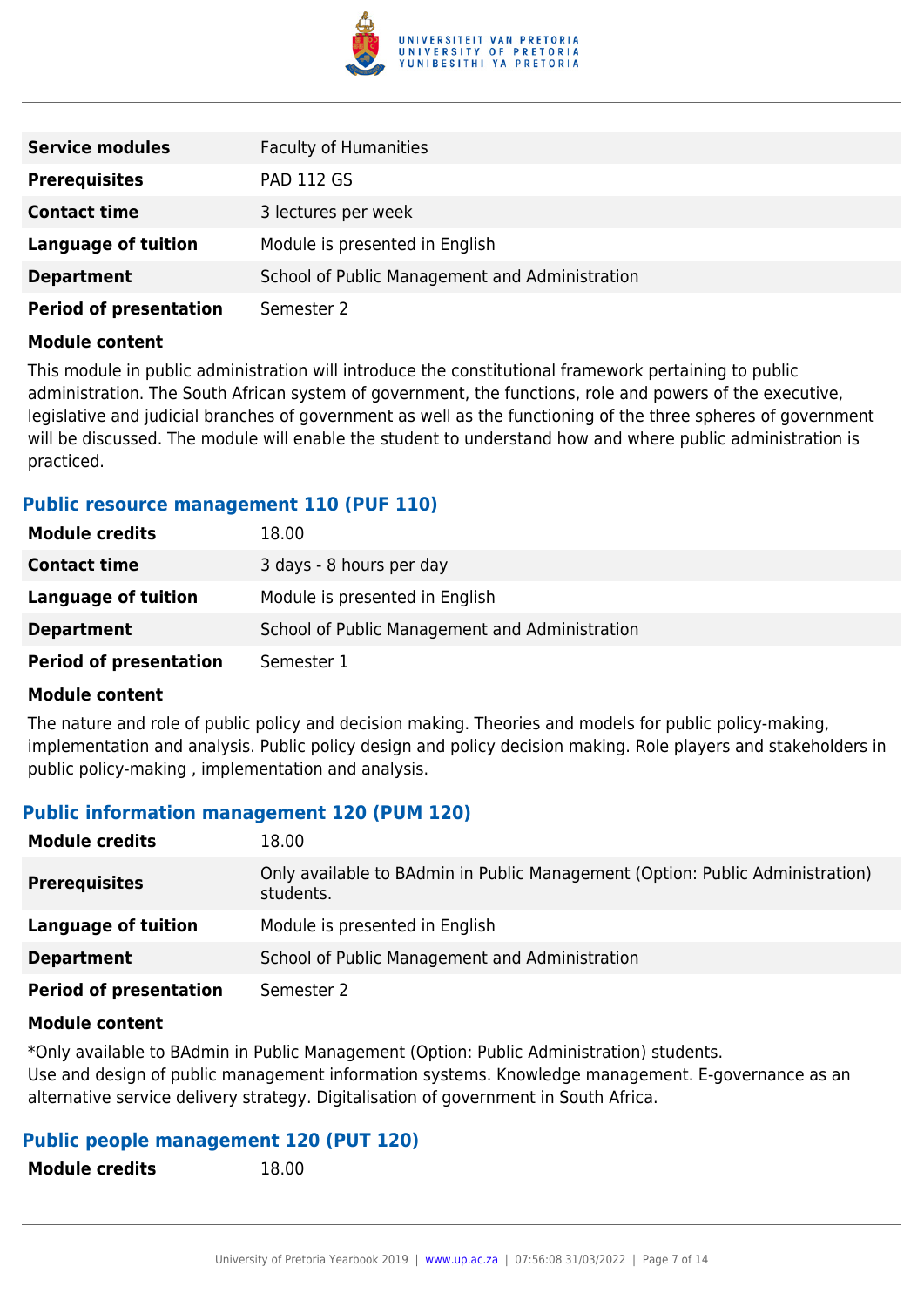

| <b>Prerequisites</b>          | Only available to BAdmin in Public Management (Option: Public Administration)<br>students. |
|-------------------------------|--------------------------------------------------------------------------------------------|
| Language of tuition           | Module is presented in English                                                             |
| <b>Department</b>             | School of Public Management and Administration                                             |
| <b>Period of presentation</b> | Semester 2                                                                                 |

\*Only available to BAdmin in Public Management (Option: Public Administration) students.

The foundations and legislative framework for public people management. Strategic human resource planning and utilisation. Management of diversity, equity, gender and disability in the public sector. Maximising public acquisition strategies. Human capital development in the public sector.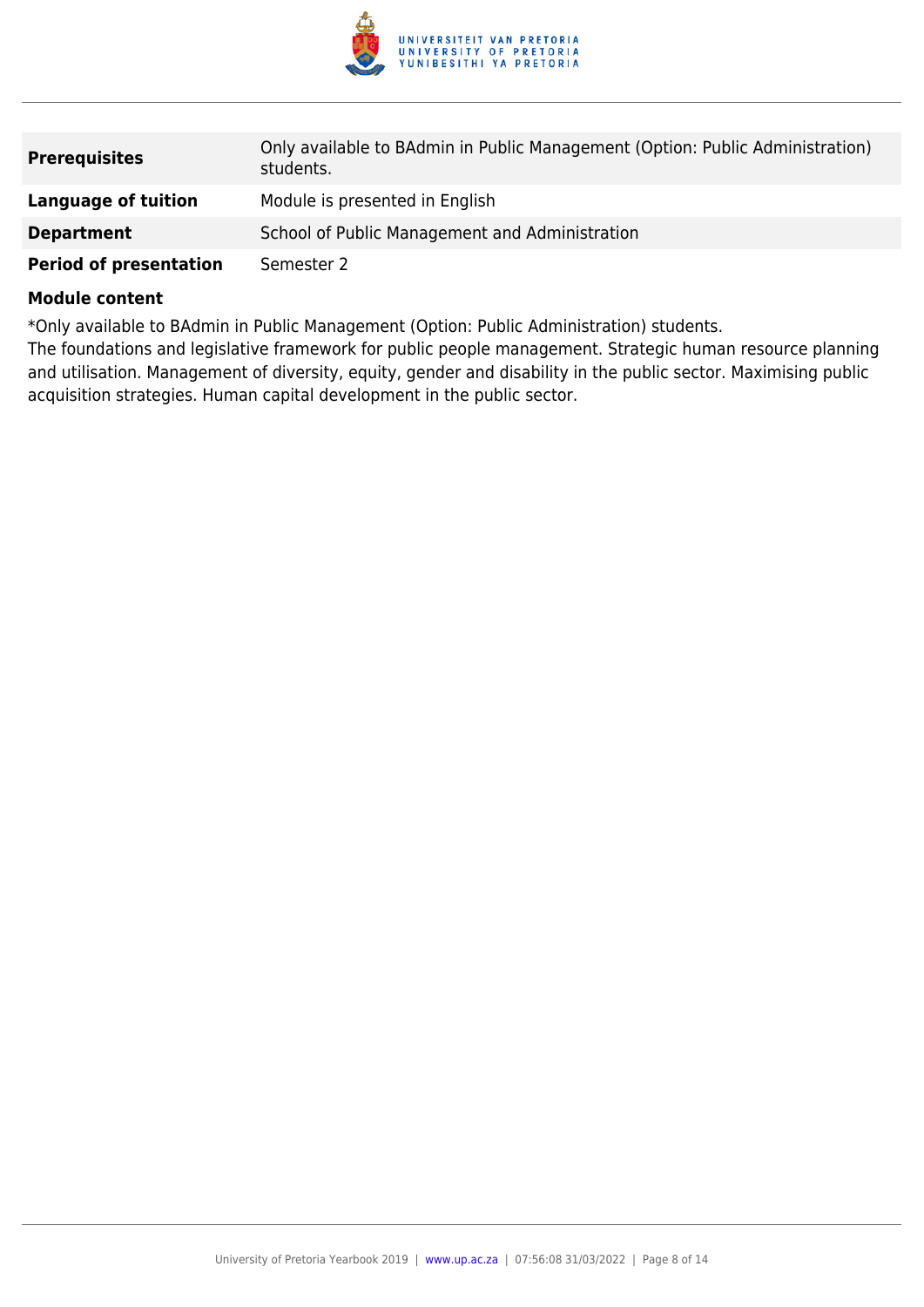

## Curriculum: Year 2

**Minimum credits: 120**

### **Core modules**

#### **Public management 210 (OPB 210)**

| <b>Module credits</b>         | 22.00                                                                                      |
|-------------------------------|--------------------------------------------------------------------------------------------|
| <b>Prerequisites</b>          | Only available to BAdmin in Public Management (Option: Public Administration)<br>students. |
| Language of tuition           | Module is presented in English                                                             |
| <b>Department</b>             | School of Public Management and Administration                                             |
| <b>Period of presentation</b> | Semester 1                                                                                 |

#### **Module content**

\*Only available to BAdmin in Public Management (Option: Public Administration) students. Public management functions including planning, organising, leading and control. Public management challenges in the South African public sector. The role of the public sector junior and senior manager in a developmental landscape.

#### **Public administration 212 (PAD 212)**

| <b>Module credits</b>         | 16.00                                          |
|-------------------------------|------------------------------------------------|
| <b>Service modules</b>        | <b>Faculty of Humanities</b>                   |
| <b>Prerequisites</b>          | PAD 112 or PAD 122 with a GS in the other      |
| <b>Contact time</b>           | 3 lectures per week                            |
| <b>Language of tuition</b>    | Module is presented in English                 |
| <b>Department</b>             | School of Public Management and Administration |
| <b>Period of presentation</b> | Semester 1                                     |

#### **Module content**

This module in public administration constitutes an in-depth analysis of the generic administrative functions, including, policy making, organising, financing, staffing and control. Students will thus be equipped with knowledge and skills related to government strategic planning, policy-making and decision-making, budgeting, public procurement, human resource management functions and employment legislation impacting on human resources within public organisations.

#### **Public administration 222 (PAD 222)**

| <b>Module credits</b>  | 16.00                        |
|------------------------|------------------------------|
| <b>Service modules</b> | <b>Faculty of Humanities</b> |
| <b>Prerequisites</b>   | <b>PAD 212 GS</b>            |
| <b>Contact time</b>    | 3 lectures per week          |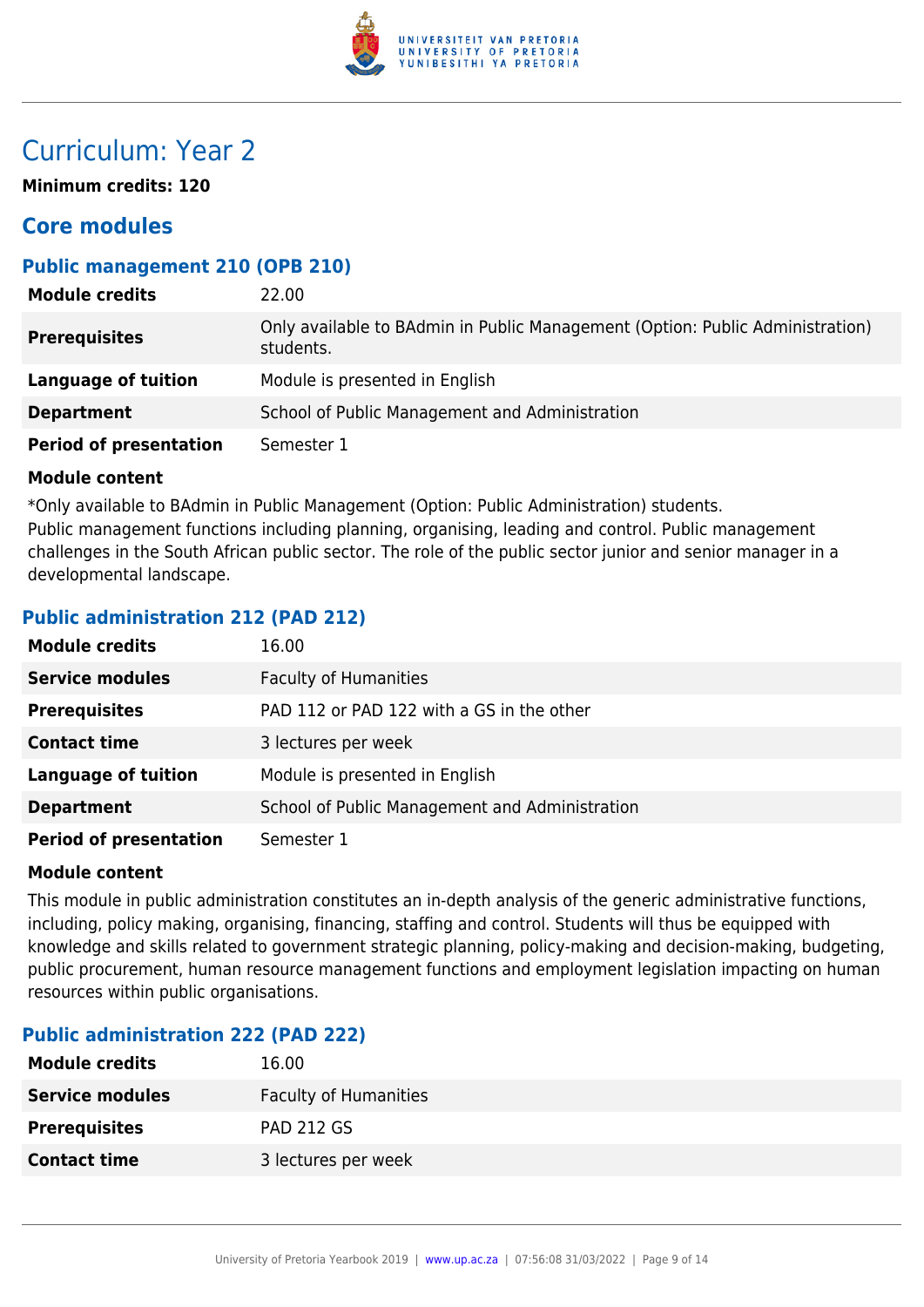

| Language of tuition           | Module is presented in English                 |
|-------------------------------|------------------------------------------------|
| <b>Department</b>             | School of Public Management and Administration |
| <b>Period of presentation</b> | Semester 2                                     |

This module in public administration introduces the student to the process of planning, executing and evaluating research in the public sector. Students will be enabled to identify, plan, execute and present a research project. This is a service learning module and as such students will be expected to complete approximately 15 hours service learning and submit a portfolio as part of their formal assessment.

#### **Public resource management 210 (PUF 210)**

| <b>Module credits</b>         | 22.00                                                                                      |
|-------------------------------|--------------------------------------------------------------------------------------------|
| <b>Prerequisites</b>          | Only available to BAdmin in Public Management (Option: Public Administration)<br>students. |
| Language of tuition           | Module is presented in English                                                             |
| <b>Department</b>             | School of Public Management and Administration                                             |
| <b>Period of presentation</b> | Semester 1                                                                                 |

#### **Module content**

\*Only available to BAdmin in Public Management (Option: Public Administration) students.

Concepts, aims and principles of public finance. Government and the distribution of income. Role players in financial resource management. Different budgetary systems. Governmental budget organisation, preparing government budget and managing the budget. Intergovernmental fiscal relations. Structures established to promote financial intergovernmental relations.

#### **Public resource management 220 (PUF 220)**

| <b>Module credits</b>         | 22.00                                                                                      |
|-------------------------------|--------------------------------------------------------------------------------------------|
| <b>Prerequisites</b>          | Only available to BAdmin in Public Management (Option: Public Administration)<br>students. |
| Language of tuition           | Module is presented in English                                                             |
| <b>Department</b>             | School of Public Management and Administration                                             |
| <b>Period of presentation</b> | Semester 2                                                                                 |

#### **Module content**

\*Only available to BAdmin in Public Management (Option: Public Administration) students. Public procurement and supply chain management. Financial controls and fiscal reporting. Financial accountability and responsibility. Institutions established to promote financial accountability in the public sector.

#### **Public people management 220 (PUT 220)**

| Only available to BAdmin in Public Management (Option: Public Administration)<br><b>Prerequisites</b><br>students. | <b>Module credits</b> | 22.00 |
|--------------------------------------------------------------------------------------------------------------------|-----------------------|-------|
|                                                                                                                    |                       |       |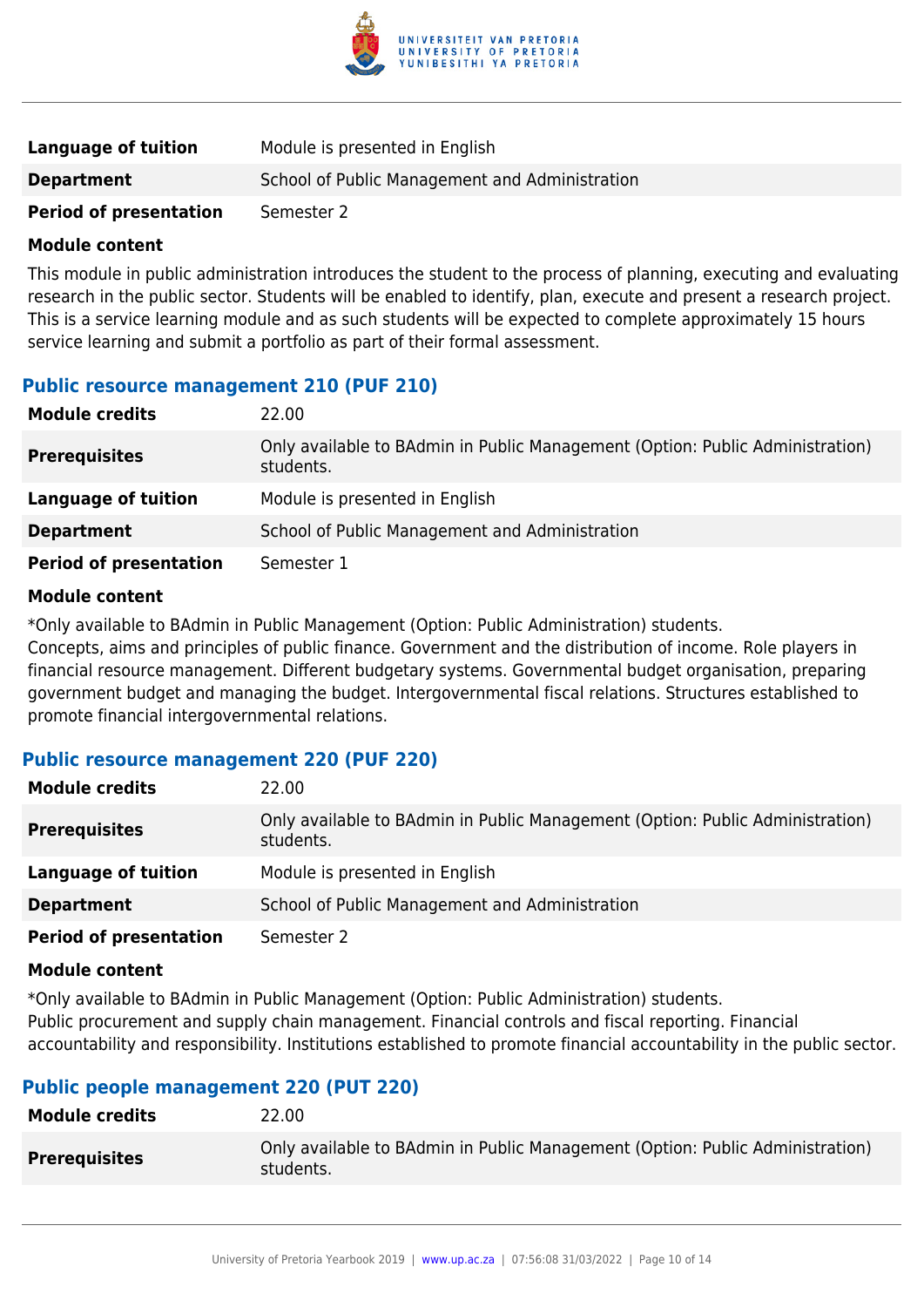

| Language of tuition           | Module is presented in English                 |
|-------------------------------|------------------------------------------------|
| <b>Department</b>             | School of Public Management and Administration |
| <b>Period of presentation</b> | Semester 2                                     |

\*Only available to BAdmin in Public Management (Option: Public Administration) students. Maximising public performance and productivity. Managing public employees through appropriate communication, conflict- and diveristy management and employee health strategies. Labour relations in the public sector. Performance management and appraisal.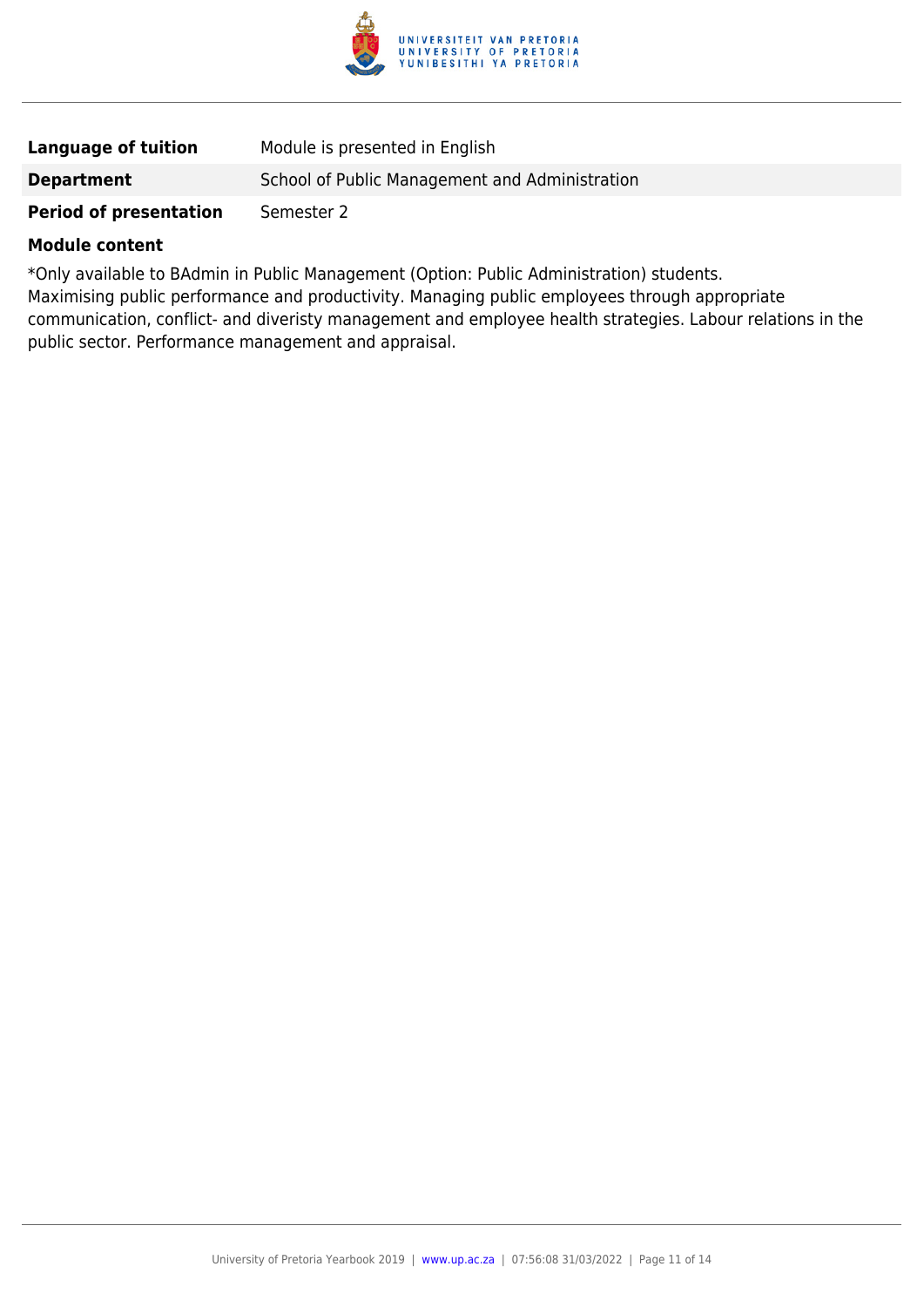

### Curriculum: Final year

**Minimum credits: 120**

### **Core modules**

#### **Public management 310 (OPB 310)**

| <b>Module credits</b>         | 24.00                                                                                      |
|-------------------------------|--------------------------------------------------------------------------------------------|
| <b>Prerequisites</b>          | Only available to BAdmin in Public Management (Option: Public Administration)<br>students. |
| <b>Language of tuition</b>    | Module is presented in English                                                             |
| <b>Department</b>             | School of Public Management and Administration                                             |
| <b>Period of presentation</b> | Semester 1                                                                                 |

#### **Module content**

\*Only available to BAdmin in Public Management (Option: Public Administration) students.

Students are exposed to specific modern public management techniques aimed at effective management and performance, including business process re-engineering, total quality management and service orientation. The focus is on quantitative techniques such as decision trees, scheduling, controlling charts, simulation and network techniques, as well as on qualitative techniques such as think tanks, task teams and management by exception. Building an innovative public sector organisation - the reengineering approach to management. Total Quality Management.

#### **Public administration 312 (PAD 312)**

| <b>Module credits</b>         | 20.00                                                       |
|-------------------------------|-------------------------------------------------------------|
| <b>Service modules</b>        | <b>Faculty of Humanities</b>                                |
| <b>Prerequisites</b>          | PAD 112, PAD 122, PAD 212 or PAD 222 with a GS in the other |
| <b>Contact time</b>           | 3 lectures per week                                         |
| <b>Language of tuition</b>    | Module is presented in English                              |
| <b>Department</b>             | School of Public Management and Administration              |
| <b>Period of presentation</b> | Semester 1                                                  |

#### **Module content**

This module in public administration is designed specifically to assist students to have a better understanding regarding the depth, origin and development of ethics in public service and administration. The emphasis here is on building responsive public servants whose duties and responsibilities do not only encourage the effective and efficient functioning of public organisations in an aim to facilitate better service delivery to all, but also apply ethical personal and organisational codes and standards in their daily operational activities. The purpose of this module is to enable the student to apply, synthesise and abstract theory into practice for a better public service of the future.

#### **Public administration 322 (PAD 322)**

**Module credits** 20.00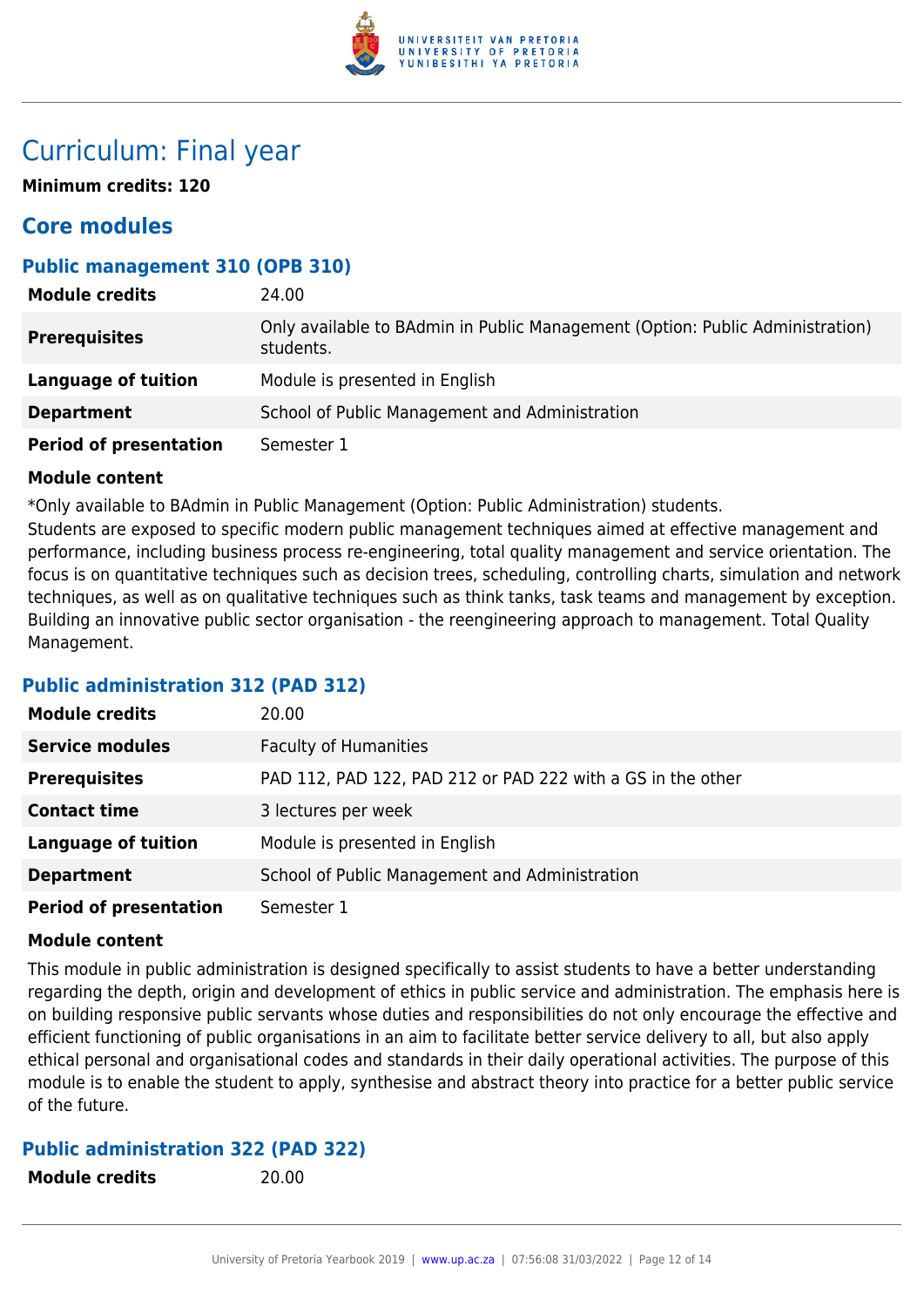

| <b>Service modules</b>        | <b>Faculty of Humanities</b>                   |
|-------------------------------|------------------------------------------------|
| <b>Prerequisites</b>          | <b>PAD 312 GS</b>                              |
| <b>Contact time</b>           | 3 lectures per week                            |
| <b>Language of tuition</b>    | Module is presented in English                 |
| <b>Department</b>             | School of Public Management and Administration |
| <b>Period of presentation</b> | Semester 2                                     |

This module on public administration is designed to broaden the view of students on the understanding of the origin and development of administrative systems. The emphasis is on the practical application of knowledge to problems of developing societies. Increasing global interdependence require scholarly interest in comparative public administration. A motivating force for comparative Public administration is the search for discovering regularities in administrative processes and behaviours throughout the human experience, irrespective of place and time.

#### **Public practices 320 (PBP 320)**

| <b>Module credits</b>         | 32.00                                                                                      |
|-------------------------------|--------------------------------------------------------------------------------------------|
| <b>Prerequisites</b>          | Only available to BAdmin in Public Management (Option: Public Administration)<br>students. |
| Language of tuition           | Module is presented in English                                                             |
| <b>Department</b>             | School of Public Management and Administration                                             |
| <b>Period of presentation</b> | Semester 2                                                                                 |

#### **Module content**

\*Only available to BAdmin in Public Management (Option: Public Administration) students. Work-integrated learning module. Students are assessed at their workplace and are required to hand in a portfolio of evidence as part of their assessment. The module is aimed at assessing the skills that students have acquired throughout their previous years of study.

#### **Public resource management 310 (PUF 310)**

| <b>Module credits</b>         | 24.00                                                                                      |
|-------------------------------|--------------------------------------------------------------------------------------------|
| <b>Prerequisites</b>          | Only available to BAdmin in Public Management (Option: Public Administration)<br>students. |
| Language of tuition           | Module is presented in English                                                             |
| <b>Department</b>             | School of Public Management and Administration                                             |
| <b>Period of presentation</b> | Semester 1                                                                                 |